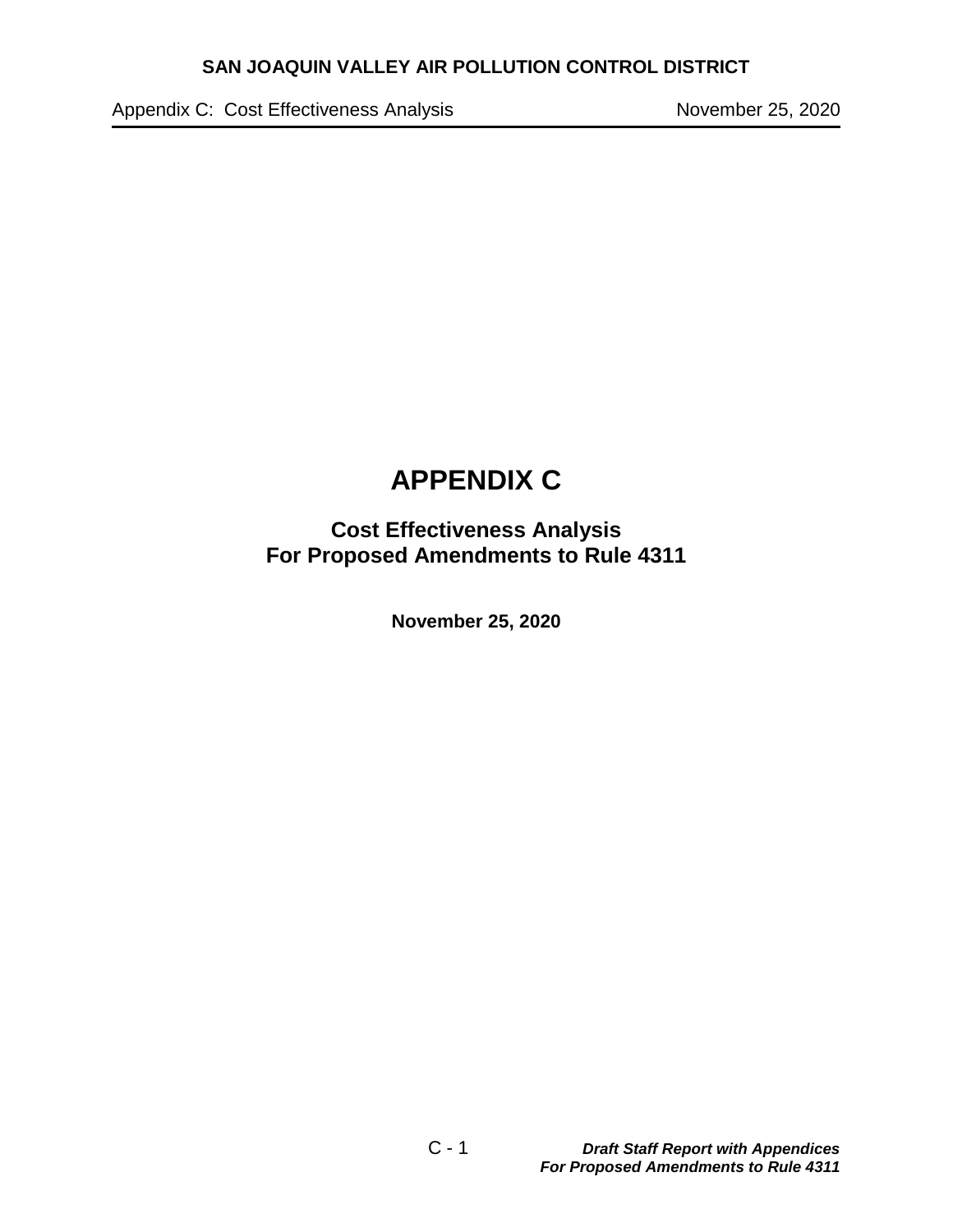Appendix C: Cost Effectiveness Analysis November 25, 2020

This page intentionally blank.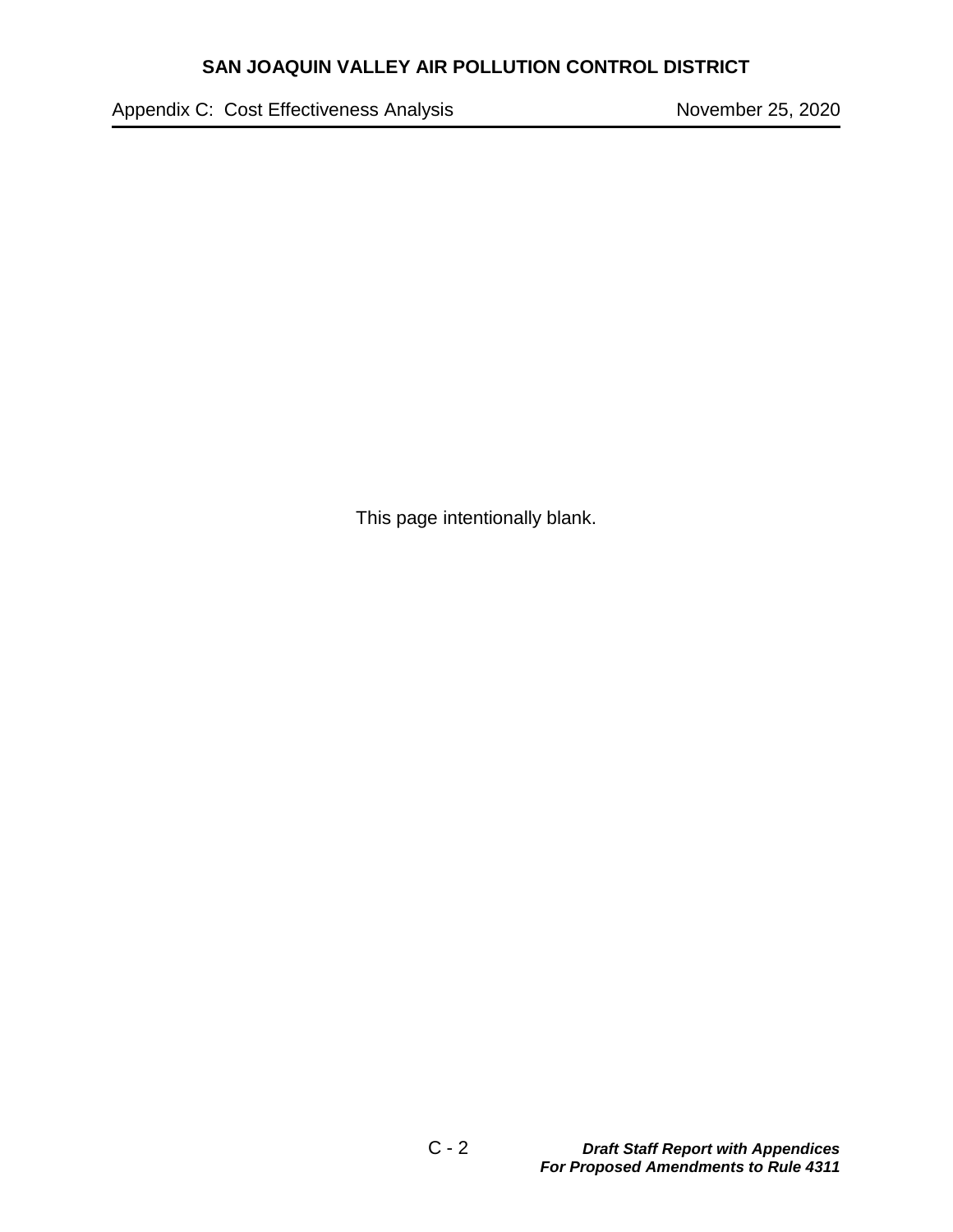#### Appendix C: Cost Effectiveness Analysis November 25, 2020

#### **COST EFFECTIVENESS ANALYSIS FOR REVISED PROPOSED RULE 4311**

#### **I. SUMMARY**

The California Health and Safety Code (CH&SC) Section 40920.6(a) requires the District to conduct both an absolute cost effectiveness analysis and an incremental cost effectiveness analysis of available emission control options before adopting each Best Available Retrofit Control Technology (BARCT) rule. The purpose of conducting a cost effectiveness analysis is to evaluate the economic reasonableness of the pollution control measure or rule. The analysis also serves as a guideline in developing the control requirements of a rule.

Absolute cost effectiveness of a control option is the added annual compliance cost to meet the proposed rule's requirements, in dollars per year, divided by the emission reduction achieved in tons of pollutant reduced per year.

Table 1 shows the costs and the results of the cost effectiveness analysis for flares expected to be replaced as a result of the proposed Rule 4311. District staff estimates that operators will need to replace or modify a total of 31 flares at an annualized cost of approximately \$7.4 million. For flares at oil and gas facilities, the estimated cost effectiveness is \$157,120 per ton NOx removed. For flares at landfill facilities, the absolute cost effectiveness for this rule project is approximately \$56,578 per ton NOx removed. For flares at wastewater treatment facilities, the absolute cost effectiveness for this rule project is approximately \$52,492 per ton NOx removed. Taking the rule amendments as a whole, the cost effectiveness is approximately \$100,581 per ton NOx removed.

| <b>Facility</b><br><b>Category</b> | <b>Total</b><br><b>Permitted</b><br><b>Flares</b> | <b>Number</b><br><b>Replacing</b><br><b>Flares</b> | <b>Estimated</b><br><b>NOx</b><br><b>Reductions</b><br>(tpy) | <b>Estimated</b><br><b>Annualized</b><br>Cost (\$/yr) | Cost-<br><b>Effectiveness</b><br>(\$/ton) |
|------------------------------------|---------------------------------------------------|----------------------------------------------------|--------------------------------------------------------------|-------------------------------------------------------|-------------------------------------------|
| Oil and Gas<br><b>Facilities</b>   | 161                                               | 19                                                 | 32.5                                                         | \$5,106,410                                           | \$157,120                                 |
| Landfill<br><b>Facilities</b>      | 28                                                | 10                                                 | 34.8                                                         | \$1,968,911                                           | \$56,578                                  |
| Wastewater<br>Treatment            | 22                                                | $\overline{2}$                                     | 6.43                                                         | \$337,523                                             | \$52,492                                  |
| Other<br><b>Facilities</b>         | 55                                                | 0                                                  | 0                                                            | 0                                                     |                                           |
| Totals                             | 266                                               | 31                                                 | 73.7                                                         | \$7,412,844                                           | \$100,581                                 |

|  |  |  | Table 1 - Absolute Cost-effectiveness of Flare Replacements |
|--|--|--|-------------------------------------------------------------|
|--|--|--|-------------------------------------------------------------|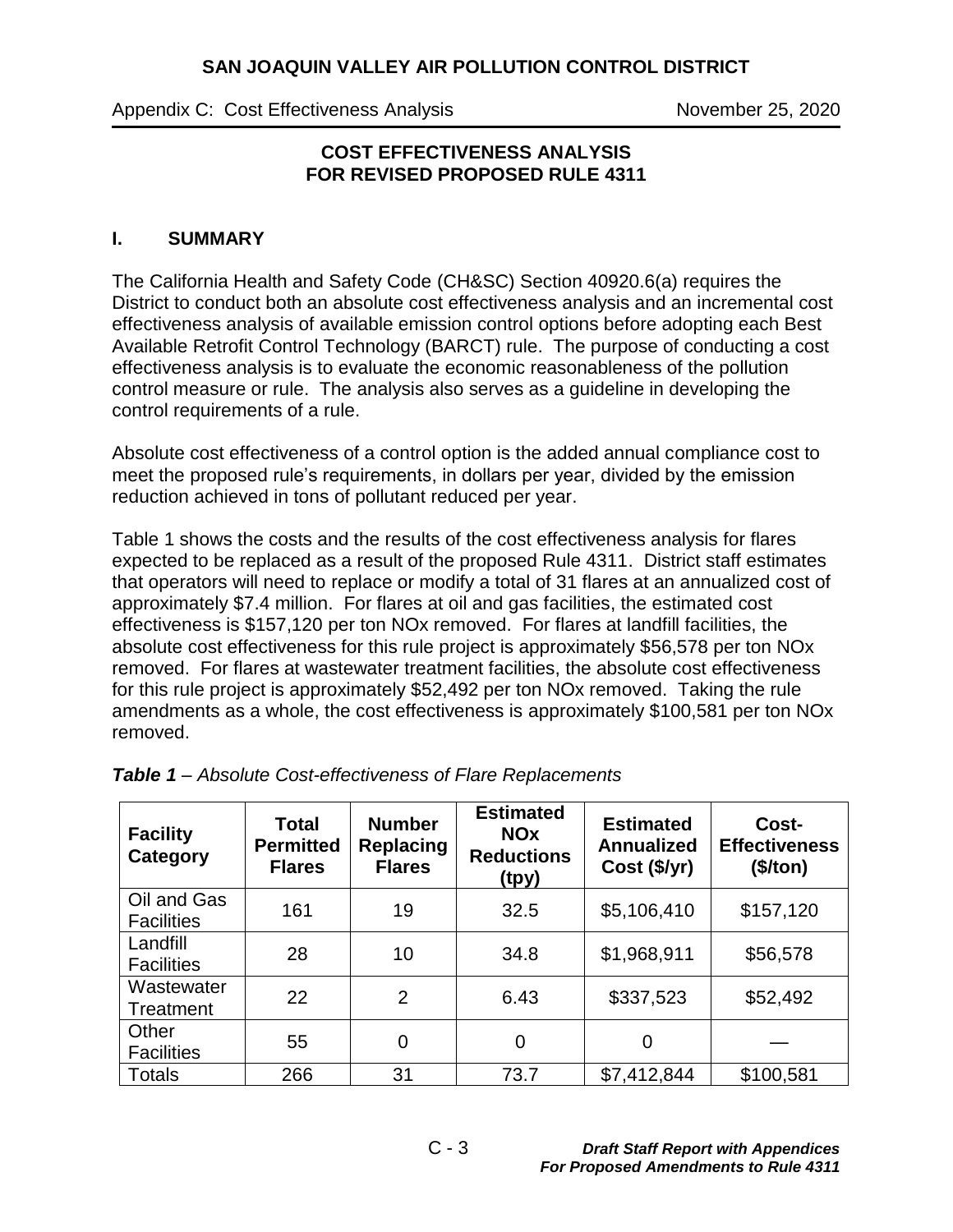Appendix C: Cost Effectiveness Analysis November 25, 2020

#### **II. BACKGROUND**

Based on the comprehensive technology assessment that District staff have conducted for this source category, as well as a thorough review of state, federal, and other air district regulations, District staff are proposing several modifications to Rule 4311. District staff are proposing to remove the non-major source exemption, remove landfill exemption, add performance standards to require ultra-low NOx technology for new and existing flares to the current flare rule in order to reduce flare emissions in the District.

The proposed amendments to Rule 4311 are designed to encourage flare operators to find beneficial alternative uses of gas combusted or deploy the cleanest flaring technologies to achieve additional NOx emission reductions from this sector. Specific limits are proposed depending on the applicability of the ultra-low NOx technology to different flaring processes with industry specific considerations. The installation of ULN flare technology would be required for flares that combust the majority of gas in the Valley. This would require installation of ULN flares associated with 65% of total gas flared from all categories. The new ULN requirements would be in addition to current requirements, including flare minimization plans.

The emissions reduction analysis in Appendix B to this staff report identified flares that have had an average throughput over the years 2017, 2018, and 2019 exceeding the thresholds as proposed, and are likely to be affected by the more stringent emissions limits.

This analysis identifies 31 of 266 flares likely to be affected by the more stringent limits, located at 26 facilities, representing 63% of the total flared gas. Of the 26 facilities, 14 are oil and gas production, 10 are landfills, and two are wastewater treatment plants. This cost-effectiveness analysis focuses primarily on these three facility types, as the locations of affected flares.

#### **III. ESTIMATED COMPLIANCE COSTS**

District staff used cost information provided by control equipment manufacturers and vendors, and from stakeholders to conduct a cost effectiveness analysis of the proposed NOx limits in Draft Rule 4311. Specifically the data used in the analysis came from the following sources:

- 1. Aereon
- 2. California Resources Corporation
- 3. A large oil producer in the Valley
- 4. SCAQMD Rule 1118.1 Staff Report
- 5. Foothill landfill (San Joaquin County)
- 6. Badlands landfill (Riverside County)
- 7. Monterey Peninsula landfill (Monterey county)
- 8. Fresno/Clovis wastewater treatment plant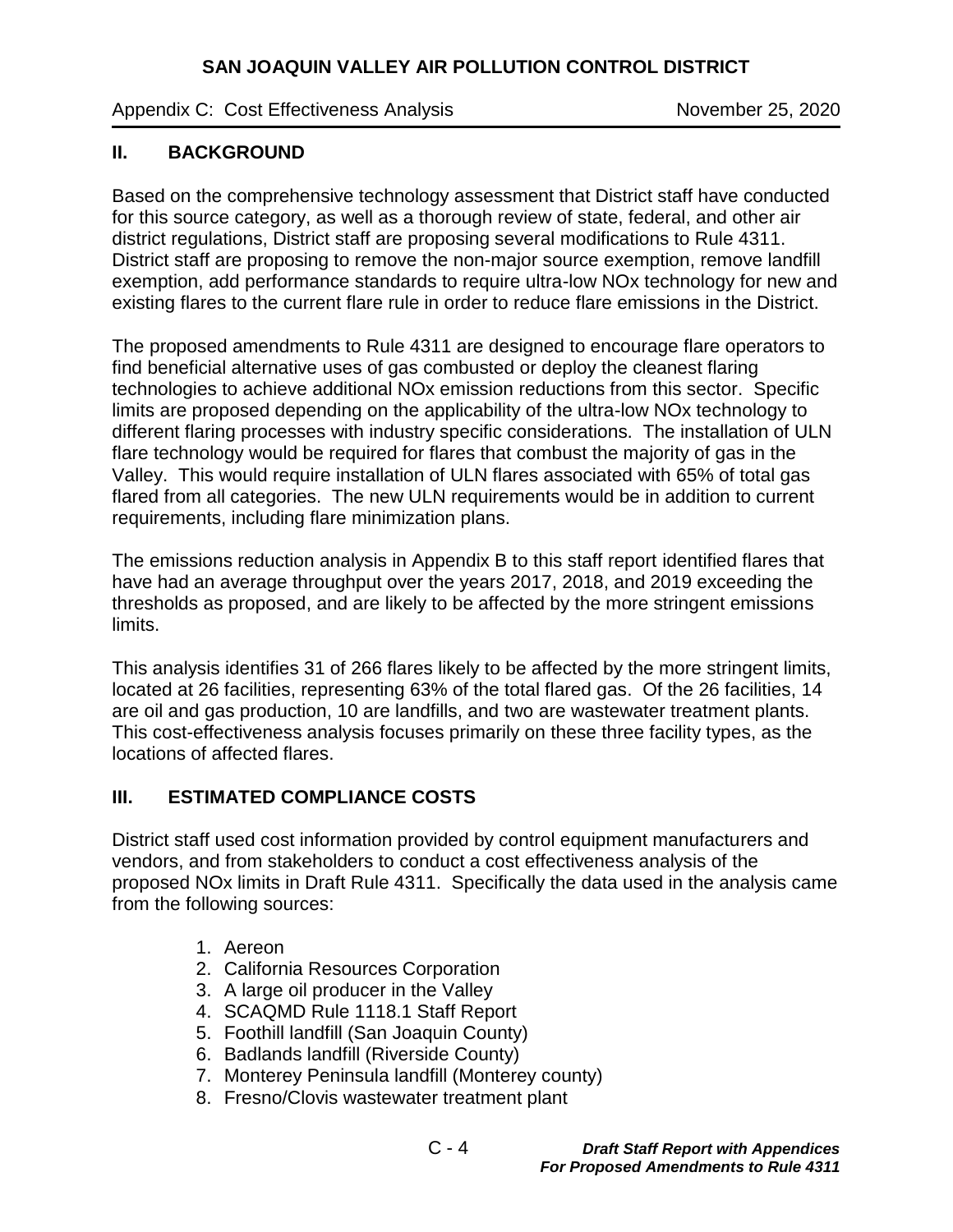#### Appendix C: Cost Effectiveness Analysis November 25, 2020

- 9. Bakersfield City wastewater treatment plant
- 10.Visalia wastewater treatment plant

In some cases, OAQPS methodologies were used to estimate annual operation and maintenance costs. Cost information submitted to the District is summarized in [Table 2.](#page-4-0)

| $\frac{1}{2}$ and $\frac{1}{2}$ and $\frac{1}{2}$ and $\frac{1}{2}$ and $\frac{1}{2}$ and $\frac{1}{2}$ and $\frac{1}{2}$ and $\frac{1}{2}$ and $\frac{1}{2}$ and $\frac{1}{2}$ and $\frac{1}{2}$ and $\frac{1}{2}$ and $\frac{1}{2}$ and $\frac{1}{2}$ and $\frac{1}{2}$ and $\frac{1}{2}$ a<br>Category | <b>Capacity</b> | <b>Installed</b> | <b>Annual Operations &amp;</b> |
|-----------------------------------------------------------------------------------------------------------------------------------------------------------------------------------------------------------------------------------------------------------------------------------------------------------|-----------------|------------------|--------------------------------|
|                                                                                                                                                                                                                                                                                                           | (MMbtu/hr)      | <b>Cost</b>      | <b>Maintenance Cost</b>        |
| Landfill                                                                                                                                                                                                                                                                                                  | 60.7            | \$1,935,000      | Not provided                   |
| Landfill                                                                                                                                                                                                                                                                                                  | 54.6            | \$754,000        | \$59,275                       |
| Landfill                                                                                                                                                                                                                                                                                                  | 167             | \$1,386,400      | \$219,850                      |
| Oil and Gas                                                                                                                                                                                                                                                                                               | 36              | \$2,200,000      | \$40,000                       |
| Oil and Gas                                                                                                                                                                                                                                                                                               | 27              | \$3,020,000      | Not provided                   |
| Oil and Gas                                                                                                                                                                                                                                                                                               | 75.7            | \$492,820        | Not provided                   |
| Oil and Gas                                                                                                                                                                                                                                                                                               | 3.4             | \$800,000        | Not provided                   |
| Oil and Gas                                                                                                                                                                                                                                                                                               | 25              | \$950,000        | Not provided                   |
| <b>Wastewater Treatment</b>                                                                                                                                                                                                                                                                               | 16.5            | \$361,858        | \$79,195                       |
| <b>Wastewater Treatment</b>                                                                                                                                                                                                                                                                               | 53.2            | \$2,518,000      | \$30,000                       |

<span id="page-4-0"></span>Table 2 – Flare Costs Analyzed

# **A. Cost Scaling to Flare Capacity**

Cost information was obtained for a certain capacity of flare at certain operation types. In order to determine costs for flares with capacity different from the base cost, District staff used the following equation:

$$
Cost_{Flare} = Cost_{Basis} \times \left[ \frac{Capacity_{Flare}}{Capacity_{Basis}} \right]^{6/10}
$$

Where

*CostFlare* = Estimated cost of replacement flare; and *CostBasis* = Cost of flare used as basis of calculation; and *CapacityFlare* = Rated capacity of replacement flare; and *CapacityBasis* = Rated capacity of flare used as basis of calculation.

#### **B. Baseline Flares for Analysis**

Of the various flare estimates and cost data collected in [Table 2,](#page-4-0) the following analysis is based on two costs from actual installations. One provided by Riverside County for a flare installed at the Badlands Landfill, the other was a flare from a large oil and gas producer in Kern County. As actual installed costs, with annual operation and maintenance data to support it, these two flares were deemed the most suitable for scaling. The landfill flare costs was used as the baseline for both wastewater treatment as well as landfill facilities, and the oil and gas flare was used for oil and gas operations.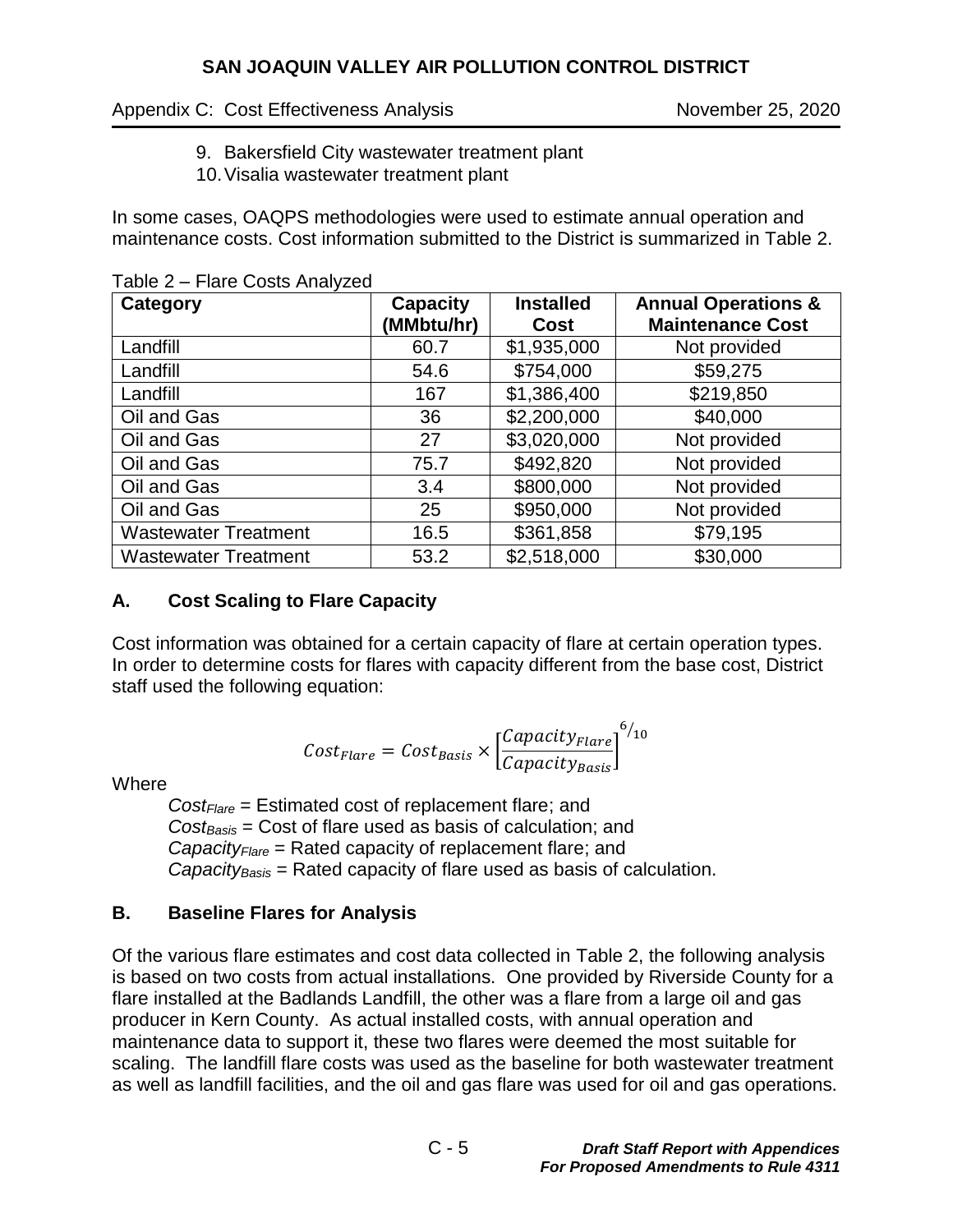Appendix C: Cost Effectiveness Analysis November 25, 2020

|  |  | Table 3 - Baseline Flare Costs |  |
|--|--|--------------------------------|--|
|--|--|--------------------------------|--|

| Category                       | Capacity<br>(MMbtu/hr) | <b>Installed</b><br>Cost | <b>Annual Operations</b><br>& Maintenance Cost |
|--------------------------------|------------------------|--------------------------|------------------------------------------------|
| <b>Landfill and Wastewater</b> | 54.6                   | \$754,000                | \$59,275                                       |
| Oil and Gas                    | 36                     | \$2,200,000              | \$40,000                                       |

#### <span id="page-5-0"></span>**C. Replacement Flare Size**

The District found that some of the back-up/emergency flares were sized beyond the levels where an ULN replacement flare would be feasible. For the cost analysis, it is assumed that these large flares would likely have to be kept for their role as emergency use flares to prevent significant catastrophes and loss of life. In those cases, this analysis assumes that a smaller ULN flare would have to be installed to manage the more routine gas.

For cost scaling purposes, District staff assumed a flare size for replacements smaller than the flare to be replaced. [Table](#page-7-0) 4 includes a column labeled ULN capacity with the size of flare assumed for this purpose. Where that column is empty, the size of the original flare was used. These capacities, coupled with the baseline flare costs, and the scaling process detailed above were used to estimate the range of costs located in [Table](#page-7-0) 4.

# **IV. ABSOLUTE AND INCREMENTAL COST EFFECTIVENESS ANALYSIS**

Absolute cost effectiveness of a control option is the added annual cost, in dollars per year, of a control technology or technique divided by the emission reductions achieved, in tons reduced per year. The costs can include, but are not limited to, capital equipment costs, engineering design costs, and additional labor or fuel costs. The costs also can include any monetary savings realized by implementation of the pollution controls.

Incremental cost effectiveness is intended to measure the change in costs and the potential additional emission reductions between progressively more effective control options or technologies. Incremental cost effectiveness does not reveal the emission reduction potential of the control options, but merely indicates the additional cost of adding the next most effective control to a given control measure. Although absolute cost effectiveness and incremental cost effectiveness are in the same units, the relative values produced in the incremental cost effectiveness analysis and the absolute cost effectiveness values are not comparable and cannot be evaluated using similar standards.

# **A. Absolute Cost Effectiveness Analysis**

The absolute cost effectiveness is the cost in dollars per year of the expected control technology divided by the estimated annual emission reductions achieved in tons of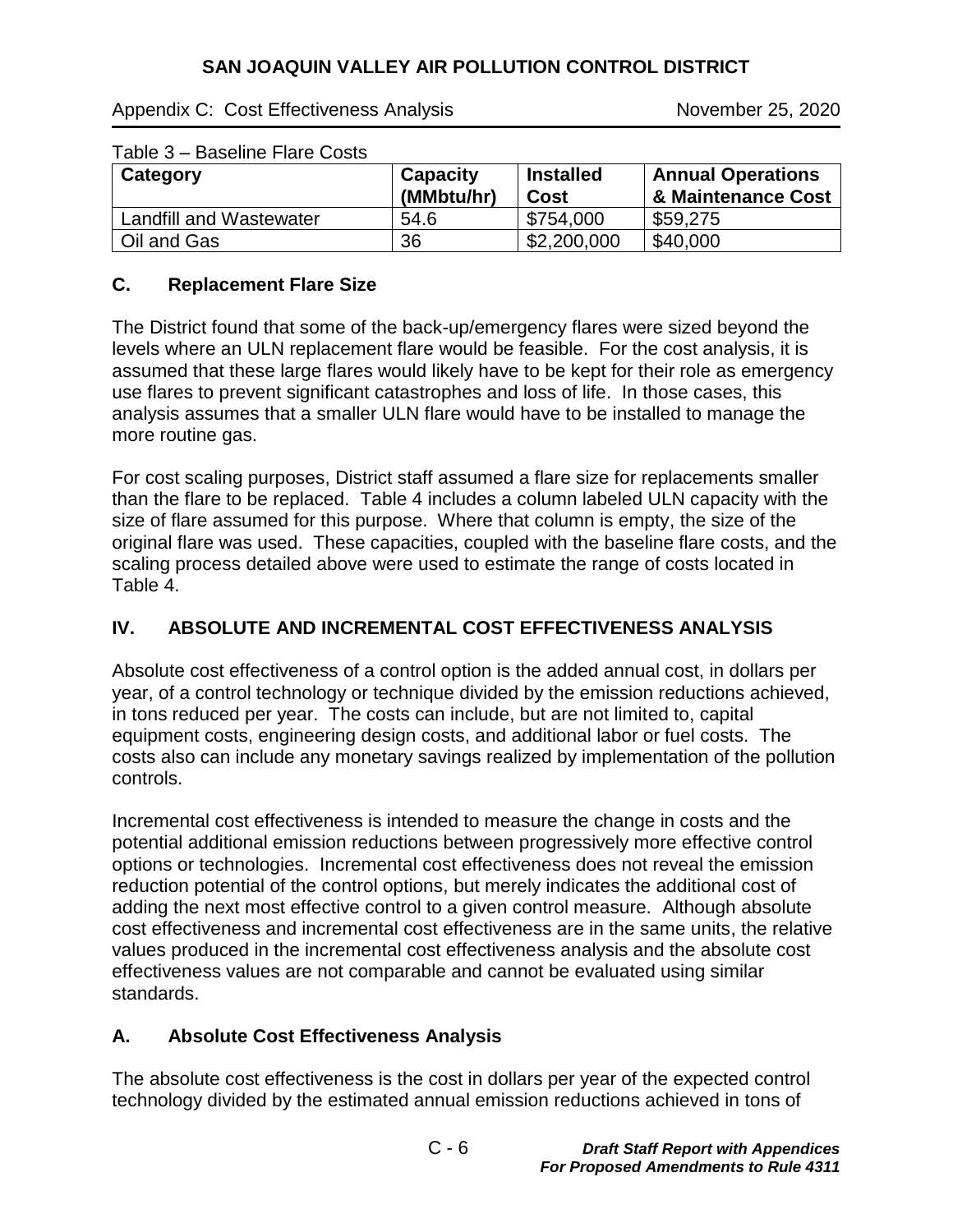Appendix C: Cost Effectiveness Analysis November 25, 2020

pollutant reduced per year. Details of the expected emission reductions are in Appendix B of this staff report.

# **1. Oil and Gas Facilities**

Using the costs calculated above and the estimated emission reductions from Appendix B, the cost effectiveness for flares at oil and gas facilities due to the change in NOx limit is \$157,120 per ton NOx removed. The cost effectiveness is shown in [Table](#page-7-0) 4.

# **2. Landfill Facilities**

Using the costs calculated above and the estimated emission reductions from Appendix B, the cost effectiveness for flares at landfill facilities due to the change in NOx limit is \$56,578 per ton NOx removed. The cost effectiveness is shown in [Table](#page-7-0) 4.

# **3. Wastewater Treatment Facilities**

Using the costs calculated above and the estimated emission reductions from Appendix B, the cost effectiveness for flares at wastewater treatment facilities due to the change in NOx limit is \$52,738 per ton NOx removed. The cost effectiveness is shown in [Table](#page-7-0) 4.

# **B. Incremental Cost Effectiveness Analysis**

The incremental cost effectiveness is the difference in cost between successively more effective controls divided by the additional emission reductions achieved. Proposed Rule 4311 requires flares used at an annual throughput exceeding thresholds to meet more stringent emissions limits. The progressively more stringent control option is to require all flares emitting higher than these limits to be replaced if they do not meet any of the proposed exemptions.

The proposed control option would impact 31 flares, cost a total of \$10,026,733 per year, and achieve 73.7 tons per year of NOx emissions reductions. The progressively more stringent control option would impact approximately 93 flares, would cost a total of \$18,626,556 per year, and achieve 95.6 tons per year of NOx emissions reductions. The incremental cost-effectiveness for replacing all higher emitting flares is \$392,686 per ton of NOx reduced as calculated below.

*Incremental Cost Effectiveness* = 
$$
\frac{$18,626,556 - $10,026,733}{95.6 - 73.7}
$$
 = \$392,686/t*on*

Thus, the progressively more stringent control option was not chosen.